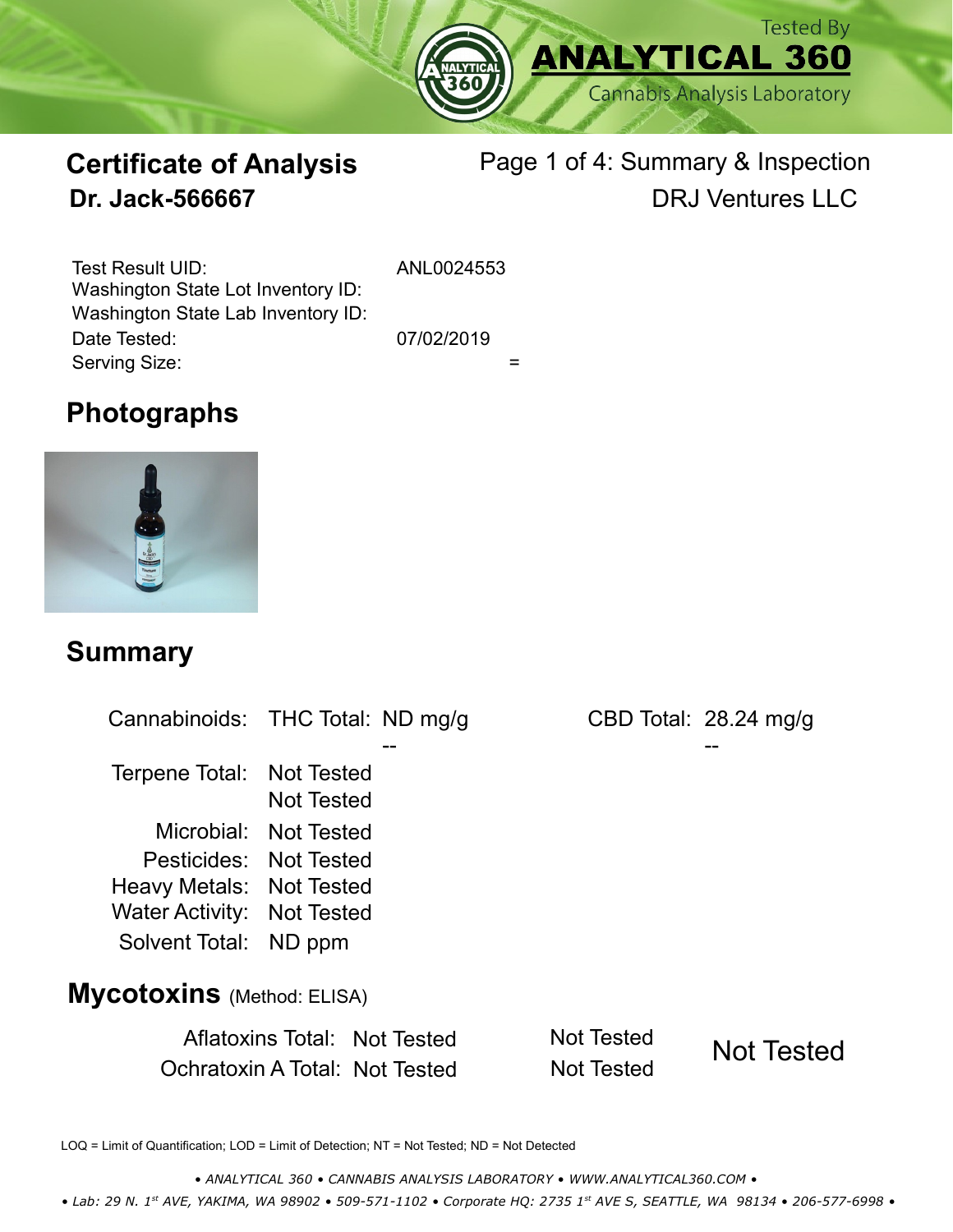

#### **Certificate of Analysis** Page 2 of 4: Summary & Inspection **Dr. Jack-566667** DRJ Ventures LLC

| Test Result UID:<br>Washington State Lot Inventory ID: | ANL0024553 |
|--------------------------------------------------------|------------|
| Washington State Lab Inventory ID:                     |            |
| Date Tested:                                           | 07/02/2019 |
| Serving Size:                                          |            |

#### **Potency Profile (Method: HPLC-DAD)**

|                                                                                                     | CBG-A                                                  | ND mg/g    | --  |
|-----------------------------------------------------------------------------------------------------|--------------------------------------------------------|------------|-----|
|                                                                                                     | <b>CBG</b>                                             | ND mg/g    | $-$ |
| <b>CBG TOTAL</b><br>$(CBG-A * 0.878 + CBG)^1$                                                       |                                                        | ND mg/g    | --  |
|                                                                                                     | $\Delta$ 9-THC-A                                       | ND mg/g    | --  |
|                                                                                                     | $\Delta$ 9-THC                                         | ND mg/g    | --  |
|                                                                                                     | $\Delta$ 9-THCV                                        | ND mg/g    | --  |
|                                                                                                     | $\Delta$ 8-THC                                         | ND mg/g    | --  |
|                                                                                                     | <b>CBN</b>                                             | ND mg/g    | --  |
|                                                                                                     | <b>THC-TOTAL</b><br>(THC-A * 0.877 + THC) <sup>1</sup> | ND mg/g    | --  |
|                                                                                                     | CBD-A                                                  | ND mg/g    | --  |
|                                                                                                     | <b>CBD</b>                                             | 28.24 mg/g | --  |
|                                                                                                     | CBDV-A                                                 | ND mg/g    | $-$ |
|                                                                                                     | <b>CBDV</b>                                            | ND mg/g    | --  |
|                                                                                                     | <b>CBD-TOTAL</b><br>$(CBD-A * 0.877 + CBD)^1$          | 28.24 mg/g | $-$ |
|                                                                                                     | <b>CBC</b>                                             | ND mg/g    | --  |
| <b>ACTIVATED-TOTAL</b><br>$+$ 9-THCV + $\triangle$ 8THC + CBN + CBD + CBDV + CBG + CBC <sup>2</sup> |                                                        | 28.24 mg/g |     |
| <b>TOTAL DETECTED CANNABINOIDS</b><br>TOTAL + THC TOTAL + CBD TOTAL + CBG TOTAL + D8THC +           |                                                        | 28.24 mg/g |     |

(CBDV TOTAL + THC TOTAL CBN + CBC + THCV)

(∆9THC + 9-THCV + ∆8THC

1 - Cannabinoid totals are adjusted to account for the decarboxylation of the cannabinoid acids. The reported total is the amount of the activated cannabinoid that would be if all of the<br>carboxylic acid has been removed th

2 - Cannabinoids that have been activated through decarboxylation (curing/storage of flowers, or heating/cooking of edibles, tinctures, & concentrates)

LOQ = Limit of Quantification; LOD = Limit of Detection; NT = Not Tested; ND = Not Detected

*• ANALYTICAL 360 • CANNABIS ANALYSIS LABORATORY • WWW.ANALYTICAL360.COM •*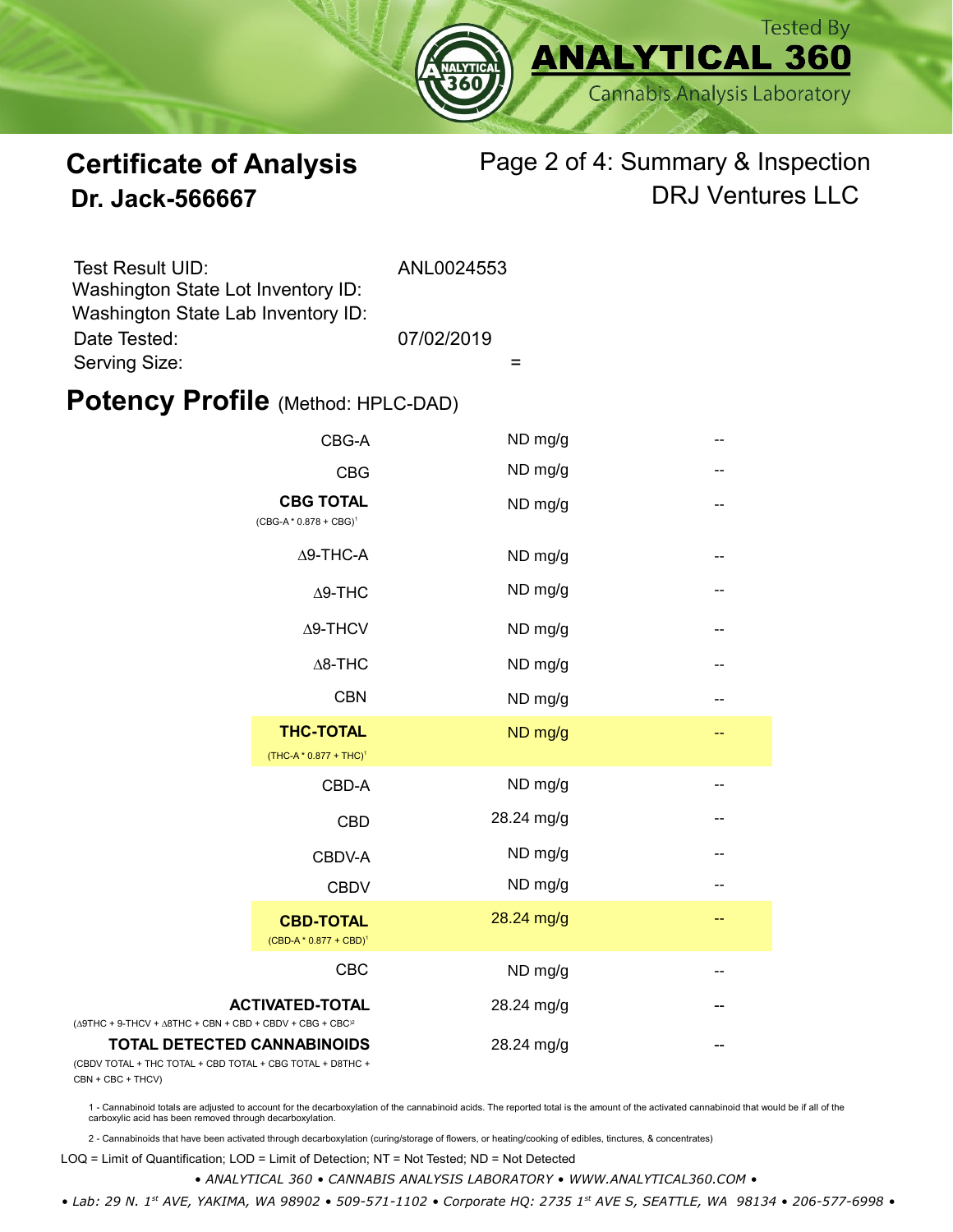

#### **Certificate of Analysis Dr. Jack-566667**

#### Page 3 of 4: Residual Solvents DRJ Ventures LLC

Test Result UID: ANL0024553 Date Tested: 07/02/2019 Washington State Lot Inventory ID: Washington State Lab Inventory ID:

### **Residual Solvent Test** (Method: HS-GC-FID)

| Propane         | ND ppm     | Methanol             | ND ppm |
|-----------------|------------|----------------------|--------|
| Isobutane       | ND ppm     | Acetonitrile         | ND ppm |
| <b>Butane</b>   | ND ppm     | Dichloromethane      | ND ppm |
| Ethanol         | Not Tested | <b>Ethyl Acetate</b> | ND ppm |
| Acetone         | ND ppm     | Chloroform           | ND ppm |
| <b>Toluene</b>  | ND ppm     | Cyclohexane          | ND ppm |
| Pentane         | ND ppm     | Benzene              | ND ppm |
| Isopropanol     | ND ppm     | <b>Ethyl Benzene</b> | ND ppm |
| Hexane          | ND ppm     | $m + p$ Xylenes      | ND ppm |
| Heptane         | ND ppm     | o Xylene             | ND ppm |
| Isopentane      | Not Tested | <b>Total Xylenes</b> | ND ppm |
| Tetrahydrofuran | Not Tested |                      |        |

#### Total Solvents ND ppm

LOQ = Limit of Quantification; LOD = Limit of Detection; NT = Not Tested; ND = Not Detected

*• ANALYTICAL 360 • CANNABIS ANALYSIS LABORATORY • WWW.ANALYTICAL360.COM •*